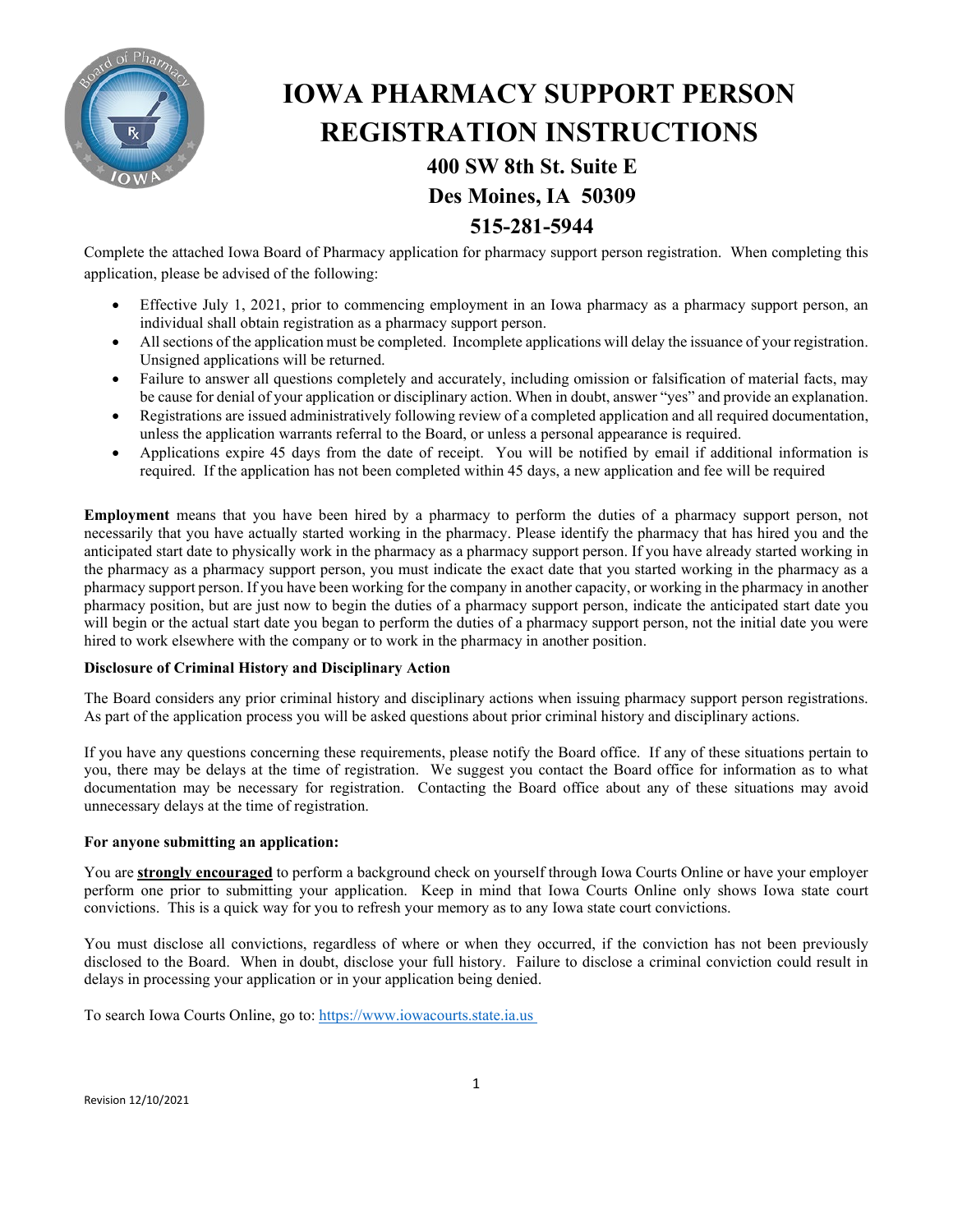On the results page, identify ALL cases that pertain to you. **You must disclose ALL cases that pertain to you unless the case was dismissed.** Verify that the word "DISMISSED" appears under the disposition status on the first screen when you click on the case. **If you are unsure of whether or not to disclose something, then you should disclose it.**

#### **A completed application must include the following:**

- Applicable Pharmacy Support Person Application Fee(s) (**DO NOT SUBMIT PAYMENT IN CASH**).
- A copy of legal photo identification supporting your full legal name (driver's license, passport, government-issued ID, etc.). DO NOT SUBMIT A COPY OF YOUR SOCIAL SECURITY CARD OR BIRTH CERTIFICATE
- A description and documentation of the conviction for any criminal history disclosed. *Renewals: only convictions since your last renewal are required to be reported.*
- A description and documentation of the final disciplinary order for any disciplinary history disclosed. *Renewals: only discipline since your last renewal is required to be reported.*
- A description and documentation of the final denial orders by a licensing authority. *Renewals: only any final denial order(s) from the time of your last renewal are required to be reported.*

| Initial Application Fees - DO NOT SUBMIT PAYMENT IN CASH |                         |         |  |  |  |
|----------------------------------------------------------|-------------------------|---------|--|--|--|
| Application                                              | Initial Application Fee | \$25.00 |  |  |  |

| <b>Renewal Application Fees - DO NOT SUBMIT PAYMENT IN CASH</b>           |                     |          |  |  |  |
|---------------------------------------------------------------------------|---------------------|----------|--|--|--|
| Application postmarked prior to expiration of registration                | Renewal Fee         | \$25.00  |  |  |  |
| Application postmarked within 30 days after expiration of registration    | Renewal and Penalty | \$50.00  |  |  |  |
| Application postmarked more than 30 days after expiration of registration | Reactivation Fee    | \$100.00 |  |  |  |

Submit the completed application with all attachments and a check or money order (DO NOT SUBMIT PAYMENT IN CASH) addressed to the Iowa Board of Pharmacy to:

#### **Iowa Board of Pharmacy, 400 SW 8th St Ste. E, Des Moines, IA 50309-4688**

**NOTE:** The application fee is a non-refundable administrative fee.

It is your responsibility to report any change of name, address, email address, telephone, or employment status within 10 days of a change.

> Information provided on this application may be disclosed pursuant to 657 IAC Chapter 14 subject to exceptions in federal and state law.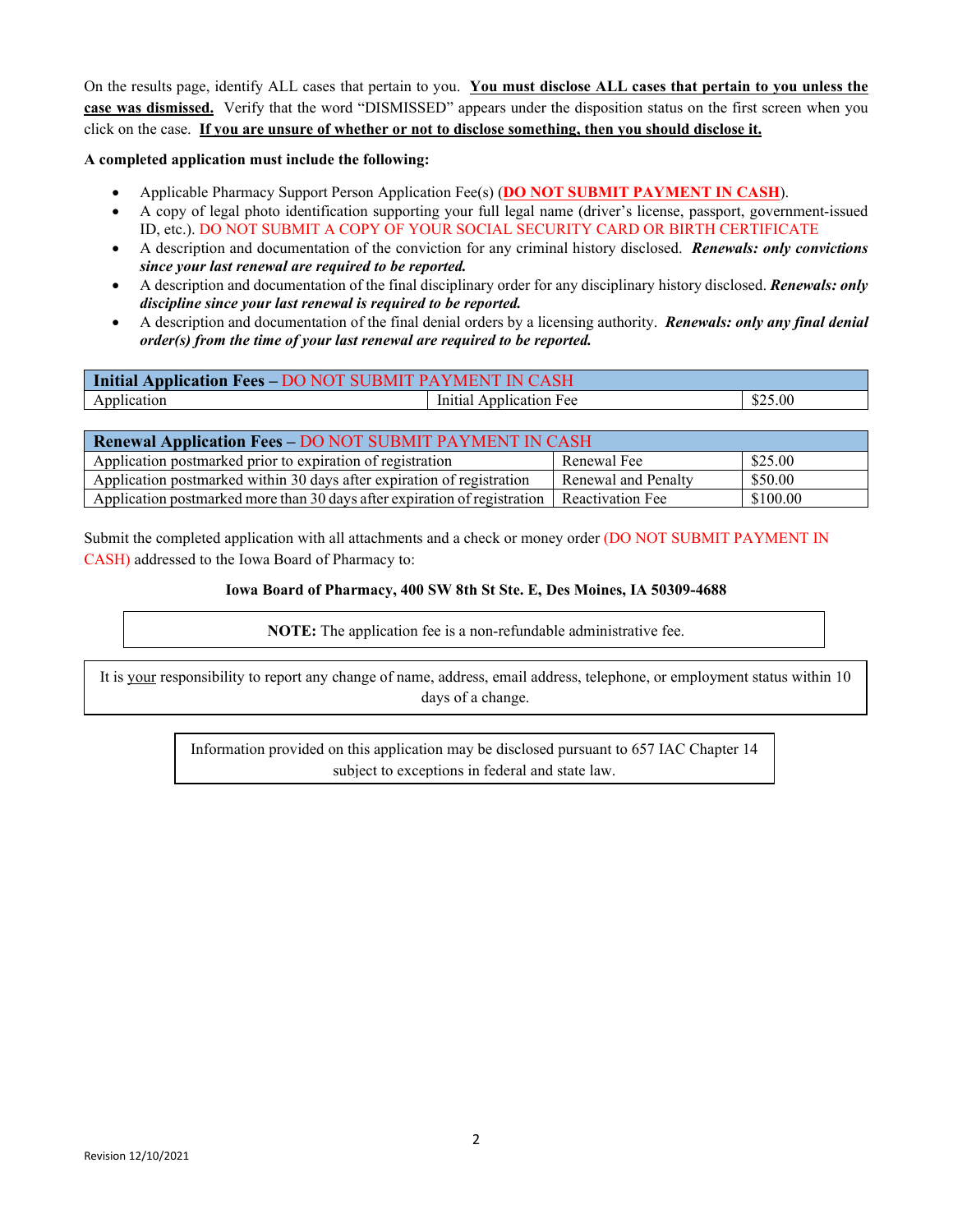## **IOWA BOARD OF PHARMACY APPLICATION FOR PHARMACY SUPPORT PERSON REGISTRATION**

## **400 SW 8th St Suite E, Des Moines, IA 50309**

Please type or print legibly in ink. Review the application instructions and complete all application sections and sign. Incomplete or illegible forms will delay the issuance of your registration. Unsigned applications will be returned

| <b>Initial Application Fees - DO NOT SUBMIT PAYMENT IN CASH</b>                                                                                                                                                                                                                                                                        |            |                                  |                      |                   |                                                  |                              |                |
|----------------------------------------------------------------------------------------------------------------------------------------------------------------------------------------------------------------------------------------------------------------------------------------------------------------------------------------|------------|----------------------------------|----------------------|-------------------|--------------------------------------------------|------------------------------|----------------|
| \$25.00<br>Application<br>Initial Application Fee                                                                                                                                                                                                                                                                                      |            |                                  |                      |                   |                                                  |                              |                |
| Renewal Application Fees - DO NOT SUBMIT PAYMENT IN CASH                                                                                                                                                                                                                                                                               |            |                                  |                      |                   |                                                  |                              |                |
| Application postmarked prior to expiration of registration                                                                                                                                                                                                                                                                             |            |                                  |                      |                   | Renewal Fee                                      |                              | \$25.00        |
| Application postmarked within 30 days after expiration of registration                                                                                                                                                                                                                                                                 |            |                                  |                      |                   | Renewal and Penalty                              |                              | \$50.00        |
| Application postmarked more than 30 days after expiration of registration                                                                                                                                                                                                                                                              |            |                                  |                      |                   | Reactivation Fee                                 |                              | \$100.00       |
| <b>Required Documents:</b><br><b>Active Duty Military</b><br>Copy of legal identification supporting your full legal name<br>Veteran<br>Criminal or disciplinary history documents, as applicable                                                                                                                                      |            |                                  |                      |                   |                                                  |                              |                |
| <b>Purpose:</b>                                                                                                                                                                                                                                                                                                                        | <b>New</b> |                                  | Renewal/Reactivation |                   | Registration No.                                 |                              |                |
| 1. REGISTRANT INFORMATION: (All fields are required)                                                                                                                                                                                                                                                                                   |            |                                  |                      |                   |                                                  |                              |                |
| <b>Full Legal Name:</b>                                                                                                                                                                                                                                                                                                                | (Last)     |                                  |                      | (First)           |                                                  | (Middle)                     |                |
| <b>Date of Birth:</b>                                                                                                                                                                                                                                                                                                                  |            | SSN:                             |                      |                   | Gender:                                          |                              | Female<br>Male |
| <b>Previous/Other Name(s) Used:</b>                                                                                                                                                                                                                                                                                                    |            |                                  |                      |                   |                                                  |                              |                |
| <b>Street Address:</b>                                                                                                                                                                                                                                                                                                                 |            |                                  |                      |                   |                                                  |                              |                |
| <b>Address:</b>                                                                                                                                                                                                                                                                                                                        |            |                                  |                      |                   |                                                  |                              |                |
| City:                                                                                                                                                                                                                                                                                                                                  |            | State:                           |                      |                   |                                                  | <b>Zip Code:</b>             |                |
| <b>County:</b>                                                                                                                                                                                                                                                                                                                         |            | <b>Email Address (required):</b> |                      |                   |                                                  |                              |                |
| <b>Telephone</b><br>No.<br>(required):                                                                                                                                                                                                                                                                                                 |            |                                  |                      | Home              | Mobile<br>If mobile, do you accept text messages |                              | Yes<br>No      |
| 2.<br><b>EMPLOYMENT:</b> Identify the pharmacy that has hired you and the anticipated start date to physically work<br>in the pharmacy. If you have already started working in the pharmacy, you must indicate the exact date you<br>started working in the pharmacy. Please review the application instructions for more information. |            |                                  |                      |                   |                                                  |                              |                |
| <b>Pharmacy Name:</b>                                                                                                                                                                                                                                                                                                                  |            |                                  |                      |                   |                                                  | <b>Pharmacy License No.:</b> |                |
| <b>Street Address:</b>                                                                                                                                                                                                                                                                                                                 |            |                                  |                      |                   |                                                  |                              |                |
| City:                                                                                                                                                                                                                                                                                                                                  |            |                                  | State:               |                   |                                                  | <b>Zip Code:</b>             |                |
| <b>PIC Name:</b>                                                                                                                                                                                                                                                                                                                       |            |                                  |                      | <b>PIC Email:</b> |                                                  |                              |                |
| Date on which you began or anticipated<br>Initial date of hire by the employer, if<br>date you will begin working in the<br>different than date of hire as a PSP:<br>secured pharmacy area:                                                                                                                                            |            |                                  |                      |                   |                                                  |                              |                |
| If not currently working in an Iowa pharmacy, you must indicate your activity:                                                                                                                                                                                                                                                         |            |                                  |                      |                   |                                                  |                              |                |
| Academia<br>Other-Pharmacy Related<br>Unemployed $\Box$<br>Non-pharmacy profession/employment [                                                                                                                                                                                                                                        |            |                                  |                      |                   |                                                  |                              |                |
| If you have indicated your activity as Other-Pharmacy Related, Unemployed, or Non-pharmacy profession/employment,<br>please explain:                                                                                                                                                                                                   |            |                                  |                      |                   |                                                  |                              |                |